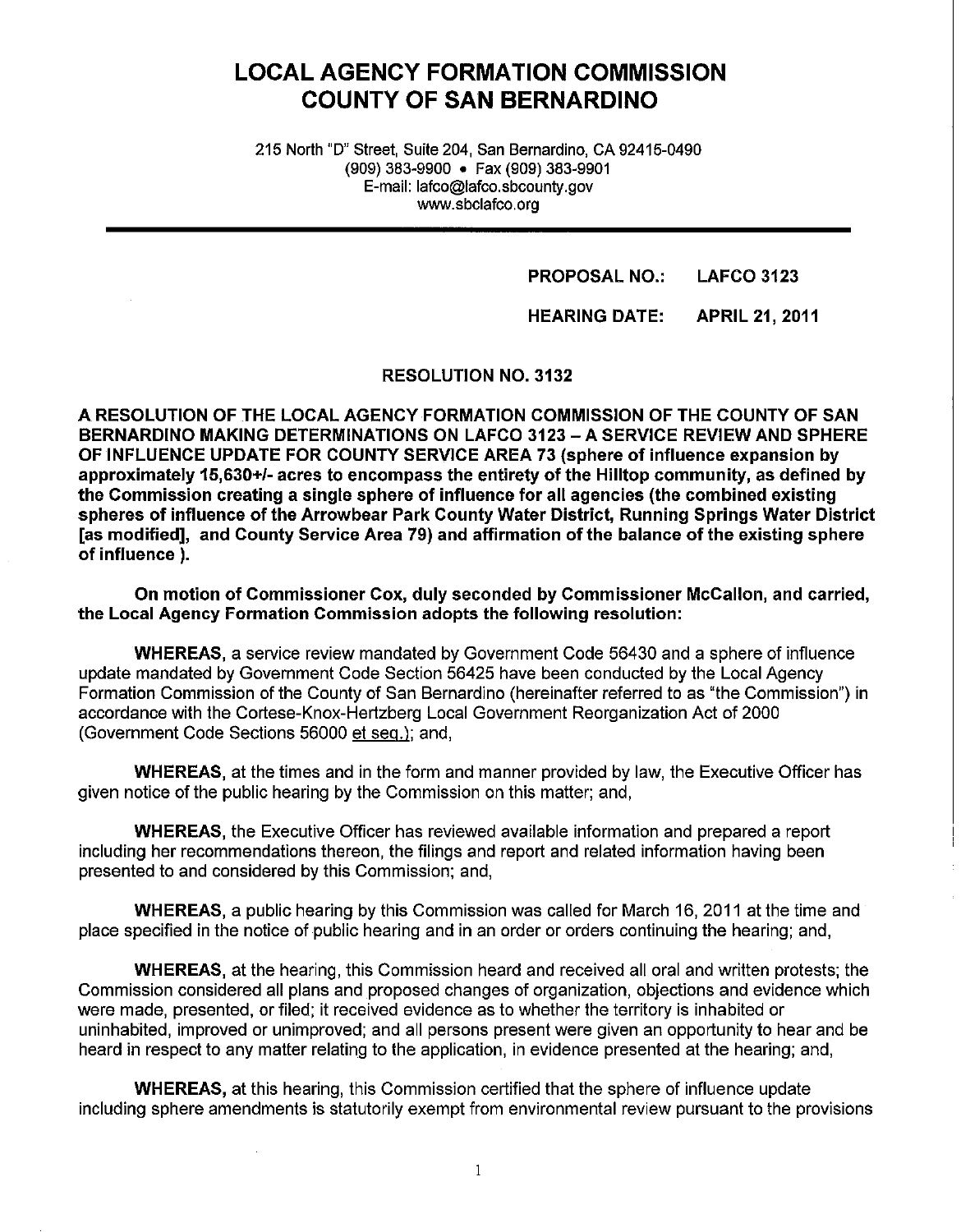of the California Environmental Quality Act (CEQA) and such exemption was adopted by this Commission on March 16, 2011. The Commission directed its Executive Officer to file a Notice of Exemption within five working days of its adoption; and,

**WHEREAS,** based on presently existing evidence, facts, and circumstances filed with the Local Agency Formation Commission and considered by this Commission, it is determined that there shall be a single sphere of influence for the service agencies within the Hilltop community. That sphere of influence shall encompass the Hilltop community as defined by the Commission. Therefore, the sphere of influence for County Service Area 73 (hereafter shown as "CSA 73") shall be defined as follows:

- (1)The existing sphere of influence for District; and,
- (2) The expansion by approximately 15,630 +/- acres to include the territory within its existing sphere of influence and that of the existing sphere of influence of the Running Springs Water District, Arrowbear Park County Water District, and County Service Area 79, and additional territory added to the community definition, as more specifically depicted on the maps attached hereto as Exhibit "A; and

**WHEREAS,** the determinations required by Government Code Section 56430 and local Commission policy are included in the report prepared and submitted to the Commission dated March 8, 2011 and received and filed by the Commission on March 16, 2011, a complete copy of which is on file in the LAFCO office. The determinations of the Commission are:

### **1. Growth and population projections for the affected area:**

Development in the San Bernardino Mountains is naturally constrained by public land ownership, rugged terrain, limited access, and lack of support infrastructure, as well as by planning and environmental policies which place much of the area off limits to significant development. Maximum build-out potential is substantially constrained by the slope-density standards and fuel modification requirements of the County General Plan Fire Safety Overlay.

According to the Hilltop Community Plan, several issues set Hilltop apart from other mountain communities, suggesting that different strategies for future growth may be appropriate. Among these are the relationship to surrounding communities and community character and commerce. The Hilltop plan area, particularly Running Springs and Arrowbear Lake, is a highly trafficked area leading to the Bear Valley and Lake Arrowhead. Hilltop does not have the same growth pressures facing other mountain communities due to the limited supply of private land available for development. However, residents are concerned with the impacts that future growth and development in surrounding areas will have on an infrastructure system they sense is already strained. As for community character and commerce, residents expressed a strong desire for a park or central gathering place to help promote a sense of community. It is also important that the pursuit for commercial vitality does not disregard the importance of maintaining the community's natural setting, small-town atmosphere, and mountain character.

The land use designation for majority of the study area is Resource Conservation. The three major residential land uses include RS-10M (Single Residential, 10,000 sq. ft. minimum), SD-RES (Special Development - Residential), and RS (Single Residential, 7,500 sq. ft. minimum). Most of the commercial land use designations are concentrated in the central portion of the community where State Highway 18 and 330 meet. This commercial area is commonly known as "downtown Running Springs".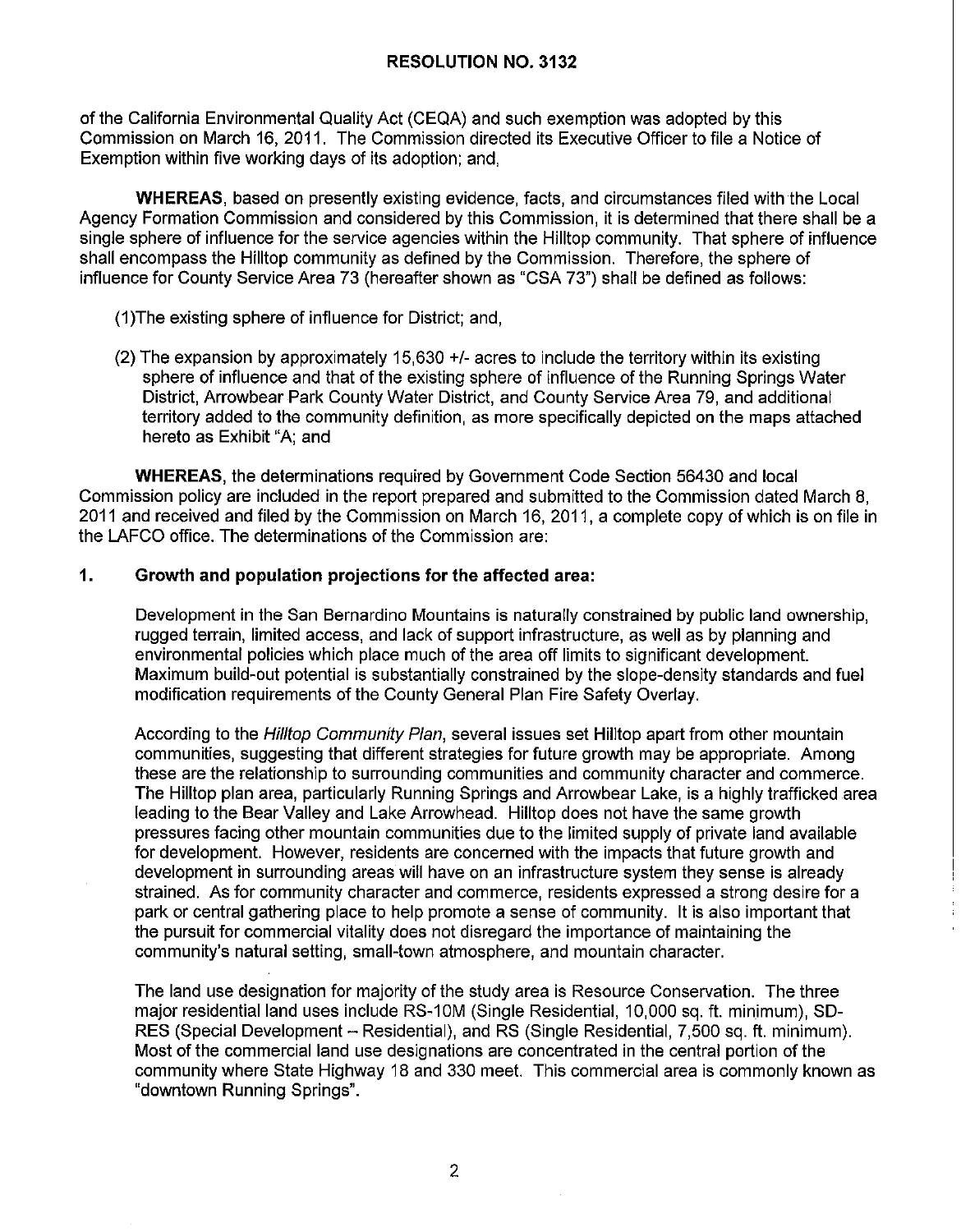The land ownership distribution and breakdown within each district boundary and respective current sphere are identified below. Within the Hilltop community, roughly 38% of the land is privately owned with the remainder within the San Bernardino National Forest (owned by the federal government), which are devoted primarily to resource protection and recreational use.

| Land Ownership Breakdown (in Acres)              |                         |                |               |                   |  |  |
|--------------------------------------------------|-------------------------|----------------|---------------|-------------------|--|--|
| Agency                                           |                         | <b>Private</b> | <b>Public</b> | <b>Total Area</b> |  |  |
| <b>Running Springs Water District</b>            | Boundary                | 2,455          | 250           | 2,705             |  |  |
|                                                  | Sphere                  | 1,670          | 4,180         | 5,850             |  |  |
| Arrowbear Park County Water District<br>Boundary |                         | 825            | 220           | 1,045             |  |  |
|                                                  | Sphere                  | 0              | 2,715         | 2,715             |  |  |
| County Service Area 79<br>Boundary               |                         | 500            | 1,100         | 1,600             |  |  |
|                                                  | Sphere                  | Ω              | 1,240         | 1,240             |  |  |
| <b>Remainder of Hilltop Community</b>            | 1,420                   | 1,775          | 3,195         |                   |  |  |
|                                                  | <b>Study Area Total</b> | 6,870          | 11,480        | 18,350            |  |  |

The population and household projections below encompass the developable territory within the community. By 2030, the permanent population is estimated to reach over 9,600, a 60% increase. Even with the increase in population, the area is not anticipated to reach its build-out population by the 2030 horizon.

| сеа                                    |      |       |       | 2005 2010 2015 2020 2025 |       |       |       |
|----------------------------------------|------|-------|-------|--------------------------|-------|-------|-------|
| <b>Running Springs WD</b>              | .183 | 4.527 | 4.900 | 5.303                    | 5.739 | 6.212 |       |
| Arrowbear WD <b>Service State</b>      | 554  | 600   | 649   | 703                      | 761   |       | 891   |
| <b>Example 1</b> Portion within CSA 73 | 453  | 490   | 530   | 574                      | 621   |       | 728.  |
| <b>Remaining portion</b>               |      | 110   | 119   | 129                      | 139   | 151   | 163   |
|                                        | .289 | 1.395 | 1.510 | 1,634                    | .769  | 1.914 | 2.072 |
|                                        |      |       |       |                          |       |       |       |

|               | $2030$ as % of   |
|---------------|------------------|
| │ Build-out │ | <b>Build-out</b> |
| 27,376        | 35%              |

Sources:County of San Bernardino 2007 Hilltop Community Plan (citing Stanley R. Hoffman Associates, Inc.); LAFCO Notes: Does not include seasonal population or visitors

Italicized figures are calculated by LAFCO staff

Annual growth for population is anticipated at 1.6% and households at 1.4%.

### **2. Present and planned capacity of public facilities and adequacy of public services, including infrastructure needs or deficiencies:**

### **Streetlighting**

CSA 73 is the only streetlighting service provider within the community, with service limited to within its boundary. The County Special Districts Department has identified and provided verification from South California Edison that CSA 73 provides service for 18 streetlights. However, LAFCO has identified that one streetlight is outside the boundaries and current sphere of CSA 73.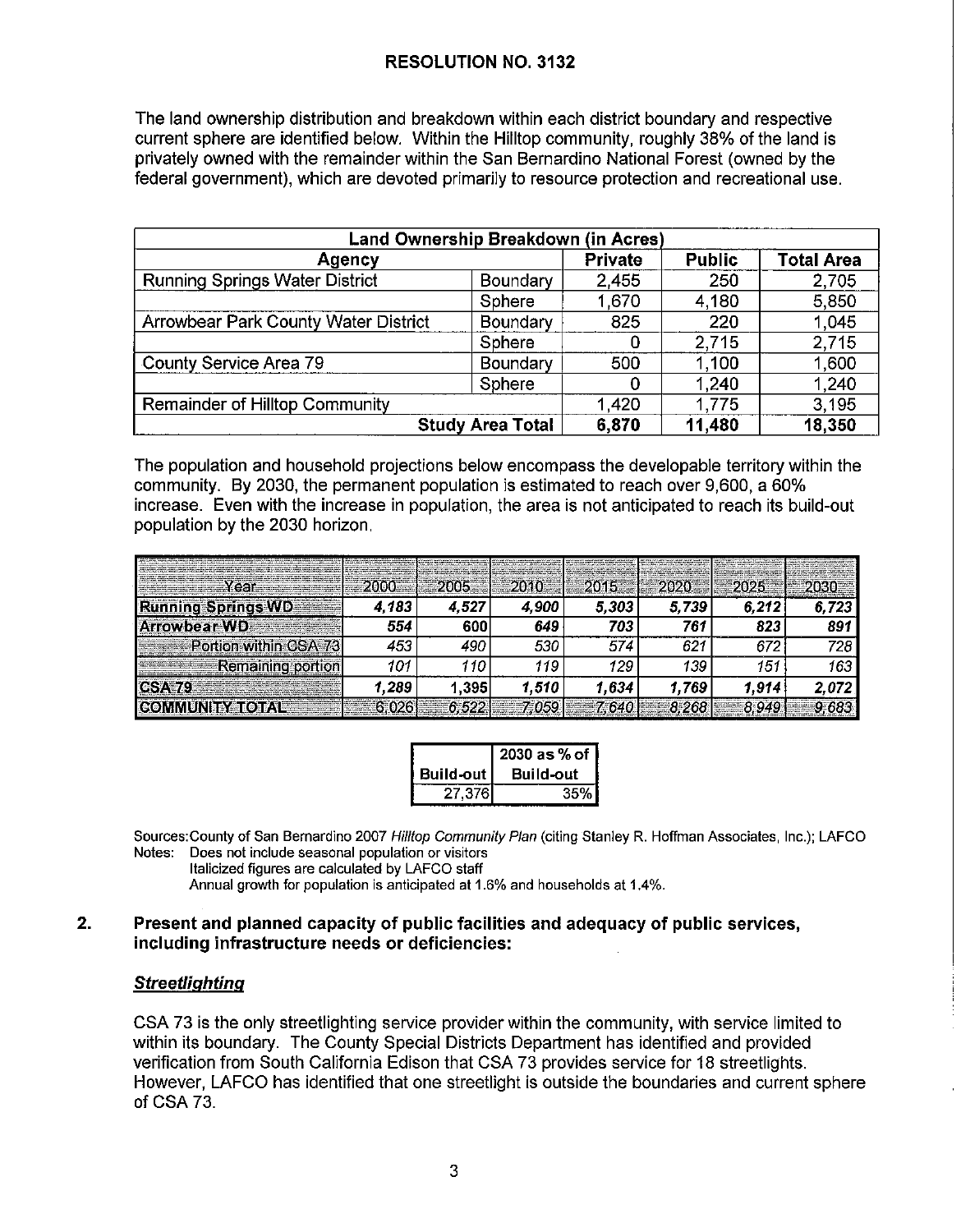The streetlights are classified as all night service (activated from dusk until dawn). Southern California Edison owns the streetlights and responds to problems, and CSA 73 provides for payment of the utility costs associated with the individual lights. There are no plans at this time to increase the number of the streetlights. The future need for streetlights will increase if the population grows, dependent upon the implementation of the County's Night Sky Ordinance<sup>1</sup>, which is applicable in the Mountain region. The purpose of the Night Sky Ordinance is to encourage outdoor lighting practices and systems that will minimize light pollution, conserve energy, and curtail the degradation of the nighttime visual environment. The implementation of this ordinance points toward a limitation of the number of streetlights for the future and may limit them to commercial area of the community only. The streetlighting standards outlined on the County Special District website do not appear to comply with the provision of the Night Sky Ordinance.

## **Park and Recreation**

CSA 73 is authorized by LAFCO to provide park and recreation services within its boundaries. However, it has neither actively provided park and recreation services nor has formally expressed an interest in the assumption of the service at this time. In addition, CSA 73 is wholly within the boundaries of the Rim of the World Recreation and Park District (Park District).

## **3. Financial ability of agencies to provide services:**

The primary source of revenue for CSA 73 is its share of the one percent ad valorem general levy. As shown on the chart below, taken from the FY 2010-11 Budget, for the past two fiscal years CSA 73 has experienced expenditures greater than revenues. This has resulted in a decrease in the beginning fund balance for FY 2010-11. CSA 73 utilizes the County Special Districts Department for management of its operations. To pay for these functions, the FY 2010- 11 Budget identifies a transfer to CSA 70 Countywide of \$887 for salaries and benefits and services and supplies support. The budget identifies the following activities which have had significant changes from the prior year:

- Services and supplies of \$4,520 represent electric billings, lease of lights from Edison and other miscellaneous costs and are increasing by \$946 due to anticipated higher energy costs.
- Other Charges of \$1,099 represents debt payments for a CSA revolving fund loan. LAFCO has requested an identification of the purpose of the loan; to date, no response has been received.
- Transfers of \$887 represents costs for salaries and benefits and services and supplies support from CSA 70 Countywide.
- Contingencies are decreasing by \$1,806 to fund current year operations and due to less fund balance available.
- Departmental revenue of \$4,446 includes property taxes and interest and is increasing by \$466 primarily due to higher anticipated property tax revenue.

## **CSA 73 Financial Activities - Operational Fund**

<sup>1</sup> County of San Bernardino, Development Code Chapter 83.07, Adopted Ordinance 4011 (2007).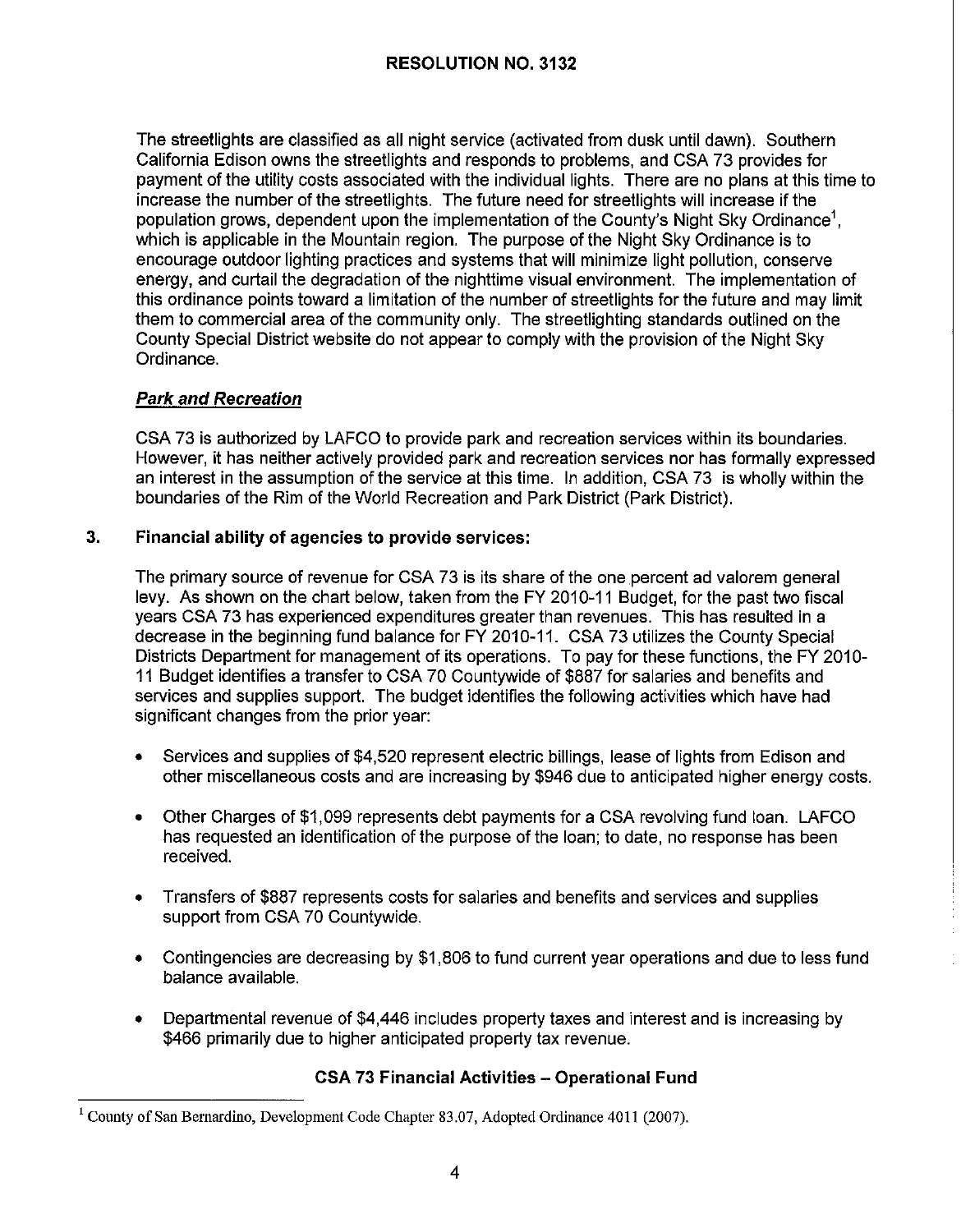|                            | 2006-07<br>Actual. | 2007-08<br><b>Actual</b> | 2008-09<br>Actual | 2009-10<br>Actual | 2009-10<br>Current<br><b>Budget</b> | 2010-11<br><b>Adopted</b><br><b>Budget</b> |
|----------------------------|--------------------|--------------------------|-------------------|-------------------|-------------------------------------|--------------------------------------------|
| <b>Appropriation</b>       |                    |                          |                   |                   |                                     |                                            |
| Services and Supplies      | 2.244              | 2.221                    | 3,947             | 3,574             | 3,574                               | 4,520                                      |
| Other Charges              | 400                | 400                      | -82               | .35               | 459                                 | 1,099                                      |
| <b>Transfers</b>           | 733                | 926                      | 968               | 905.              | 905                                 | 867                                        |
| Contingencies              | æ.                 |                          |                   |                   | 1,806                               |                                            |
| <b>Total Appropriation</b> | 3,377              | 3,547                    | 4.397             | 4.514             | 6.744                               | 6,506                                      |
| Departmental Revenue       |                    |                          |                   |                   |                                     |                                            |
| Taxes                      | 4,423              | 4,649                    | 4:635             | 4,264             | 4 0 0 1                             | 4,366                                      |
| Use of Money and Prop      |                    | 19                       | 74                | 35.               | 35                                  | 30                                         |
| <b>Current Services</b>    | (40)               | (33)                     | (61)              | (56)              | (56)                                |                                            |
| Other Revenue              | $^{(2)}$           |                          | (354)             |                   |                                     |                                            |
| <b>Total Revenue</b>       | 4,381              | 4,635                    | 4,294             | 4.243             | 3.980                               | 4,446                                      |
|                            |                    |                          |                   | Fund Balance      | 2,764                               | 2,060                                      |

### **Appropriation Limit**

An appropriation limit is required by Article XIIIB of the State Constitution and limits the expenditure of the proceeds of taxes. Section 9 of this Article provides exemptions to the appropriations limit, such as Section 9 (c) exempts the appropriations limit for special districts which existed on January 1, 1978 and which did not levy an ad valorem tax on property in excess of \$0.125 (12 % cents) per \$100 of assessed value for the 1977-78 fiscal year. A review of tax rates identifies that CSA 73 levied at tax rate of \$0.0543 during FY 1977-78. Therefore, CSA 73 is not required to have an appropriation limit.

### Status of, and opportunities for, shared facilities:  $\overline{\mathbf{4}}$ .

The Special Districts Department consolidates the administrative operations and facilities for county service areas (and zones of CSAs) under the auspices of CSA 70 and does so for the operations of CSA 73.

### 5. Accountability for community service needs, including governmental structure and operational efficiencies:

### Local Government Structure and Community Service Needs

CSA 73 is governed by the County Board of Supervisors and administered by the County Special Districts Department; it is within the political boundaries of the Third Supervisorial District. The budget is prepared as a part of the County Special Districts Department's annual budgeting process and presented to the County Executive Office and Board of Supervisors for review and approval.

### **Operational Efficiency**

As a mechanism to control costs, the County of San Bernardino Special Districts Department has consolidated many of the administrative and technical functions necessary to manage the various services provided under CSA 70. Therefore, CSA 73 pays for a proportional share of salaries and benefits costs necessary to serve it for overall management and pays a proportional cost of the administrative functions of the County Special Districts Department. One regional manager oversees all streetlighting districts.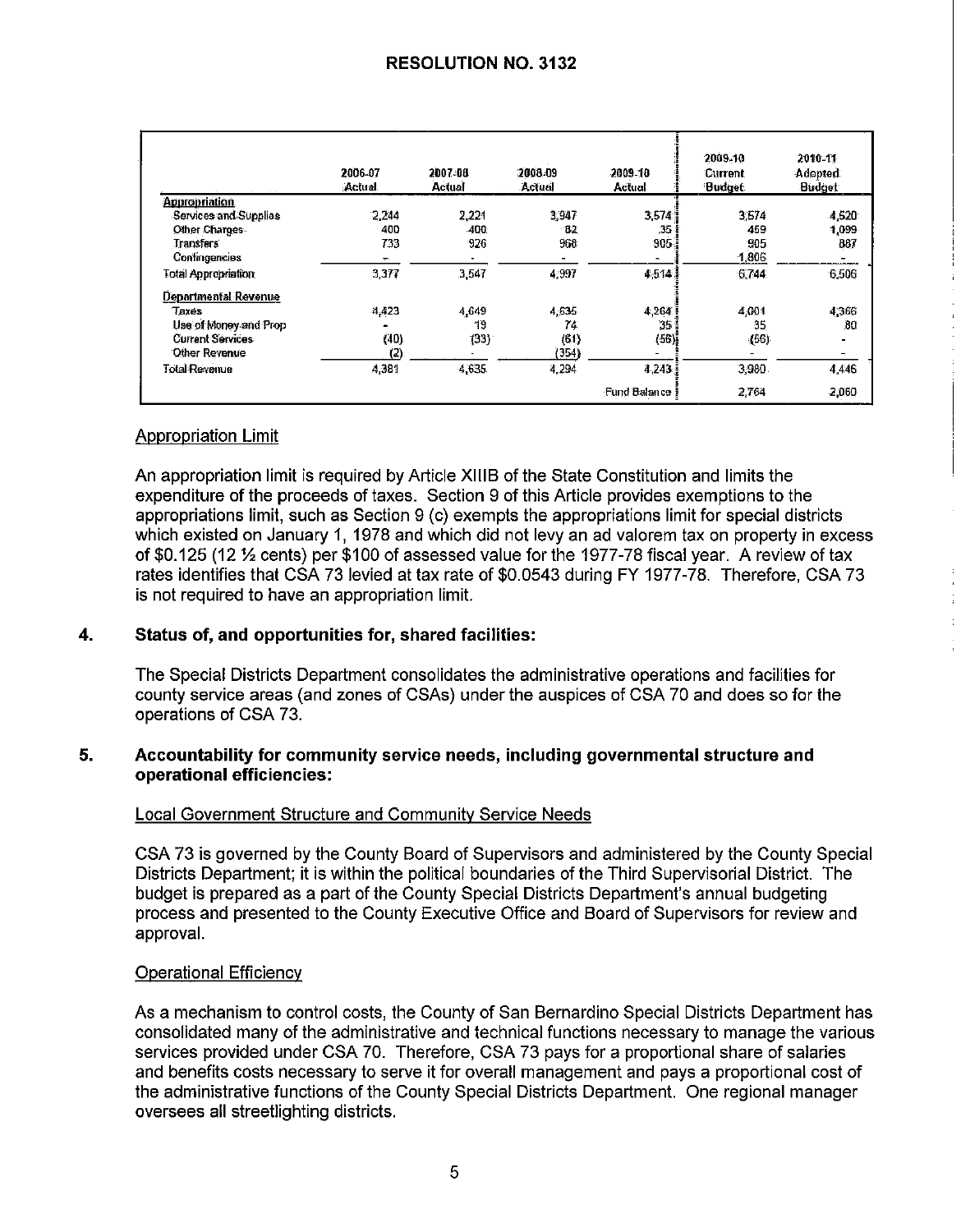### Government Structure Options

While the discussion of some government structure options may be theoretical, a service review should address possible options.

- Reorganization of the existing Hilltop agencies into a single-multi function entity.
	- $\circ$  Consolidation of the sewer entities with one of the county water districts as the successor district. The possibility of consolidating the two county water districts in the Hilltop community has been discussed since the early 1970s. The staff report for the sphere establishments stated that the districts should consider consolidation since the districts provided similar services and had coterminous boundaries. In 1995, the Running Springs Water District and the Arrowbear Park County Water District formed a consolidation committee to review the possibility of consolidating the two water districts. During 1995 the districts met voluntarily to review the possibility; however, no outcomes following the meetings were presented to LAFCO. Two years later, at the April 1997 LAFCO hearing LAFCO staff requested that the Commission consider initiating a study for the consolidation of the two districts. According to the hearing minutes, representatives from both districts stated that consolidation should eventually occur but disparity in service costs existed between the districts. The Commission urged the two districts to continue to discuss consolidation and look for ways to work together. CSA 79 was not a part of these discussions since LAFCO law at the time precluded its consolidation.

Since the change in LAFCO law allowing for the consolidation of agencies not formed under the same principal act, the service area of CSA 79 (sewer service) could be included in such a reorganization. The three agencies already work together and share facilities. The wastewater collected by the agencies flows into the treatment plant maintained by Running Springs WO. The capital investment and maintenance costs for the treatment plant located within the Running Springs WO are shared by Arrowbear Park CWD, CSA 79, and Running Springs WO based on a proportionate share of costs. The roads function of CSA 79 would be removed since the funding mechanism for the service is through its zone R-1 and would be transferred to either a regional road/snow removal entity or through the conversion to a zone of CSA 70.

The type of change is supported by LAFCO law. The preamble to LAFCO law reads that while the Legislature recognizes the critical role of many limited purpose agencies, especially in rural areas, it finds and declares that a single multipurpose governmental agency accountable for community service needs and financial resources may be the best mechanism for establishing community service priorities. This scenario would provide for an efficient service delivery pattern for water, sewer, and fire protection within the community through a single agency. The downside to this type of reorganization of water districts is that it would prohibit the inclusion of CSA 73 as part of the reorganization since streetlighting service, which is what CSA 73 currently provides, is not a function that water districts are authorized to perform.

The downside to this type of reorganization of water districts is that it would prohibit the inclusion of CSA 73 as part of the reorganization since streetlighting service, which is what CSA 73 currently provides, is not a function that water districts are authorized to perform.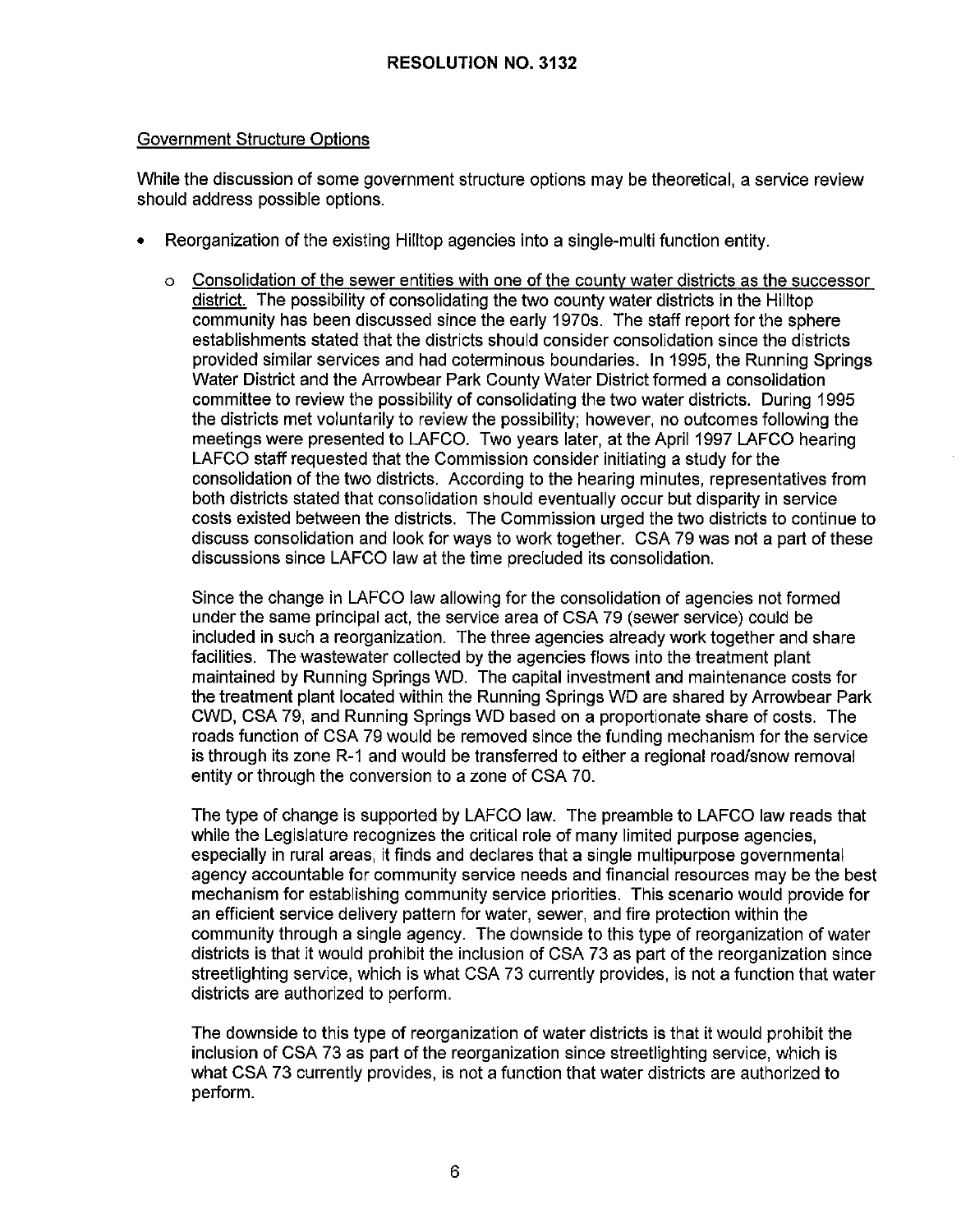o Formation of a Community Services District. Similar to the reasons cited in the scenario above, forming a single, multi-purpose special district, through reorganization of the existing service providers, and formation of a Community Services District, is a preferred form of government that is feasible for the Hilltop community. The agencies within the community (Running Springs WD, Arrowbear Park CWD, CSA 79, including CSA 73) could be reorganized into a CSD, which would assume the responsibilities and all functions, obligations, assets, liabilities, and equipment of the agencies that are to be reorganized. This scenario would provide for an efficient service delivery pattern for the full range of services available within the community through a single agency. The creation of a CSD would allow a mechanism to isolate the special funding mechanisms and debt obligations of each respective district, while achieving economies of scale and elimination of duplicative services or requirements, such as legal counsel, auditing, payment of LAFCO apportionment, etc.

The preamble to Community Services District law states that the intent of the Legislature is:

To encourage local agency formation commissions to use their municipal service reviews, spheres of influence, and boundary powers, where feasible and appropriate, to combine special districts that serve overlapping or adjacent territory into multifunction community services districts.

In addition, such a formation would solidify the community as outlined in the preamble to CSD law, which states that a CSD is:

- 1. A permanent form of governance that can provide locally adequate levels of public facilities and services.
- 2. An effective form of governance for combining two or more special districts that serve overlapping or adjacent territory into a multifunction special district.
- 3. A form of governance that can serve as an alternative to the incorporation of a new city.
- 4. A transitional form of governance as the community approaches cityhood.

For San Bernardino LAFCO, the establishment of Community Services District has been used as a tool to establish independent government structures that allow for the fostering and nurturing of communities for a potential future incorporation. With the support of the Hilltop community such a distinction could be achieved for the area; however, no clear expression of interest has been conveyed to LAFCO staff during this consideration. It is the Commission's position that the establishment of the community designation for Hilltop is a potential first step in this process.

o Consolidation with a County Service Area as successor agency. As a county service area, either CSA 73 or CSA 79 could provide the full range of services -- water, sewer, and fire protection -- to the community through assumption of the services provided by Arrowbear Park CWD and Running Springs WD. However, fire protection within CSA 79 is currently provided by the SBCFPD and its Mountain Service Zone following completion of LAFCO 3000 (Fire Reorganization). The Commission is not aware of any community interest in this option and such an option would remove local control of these services.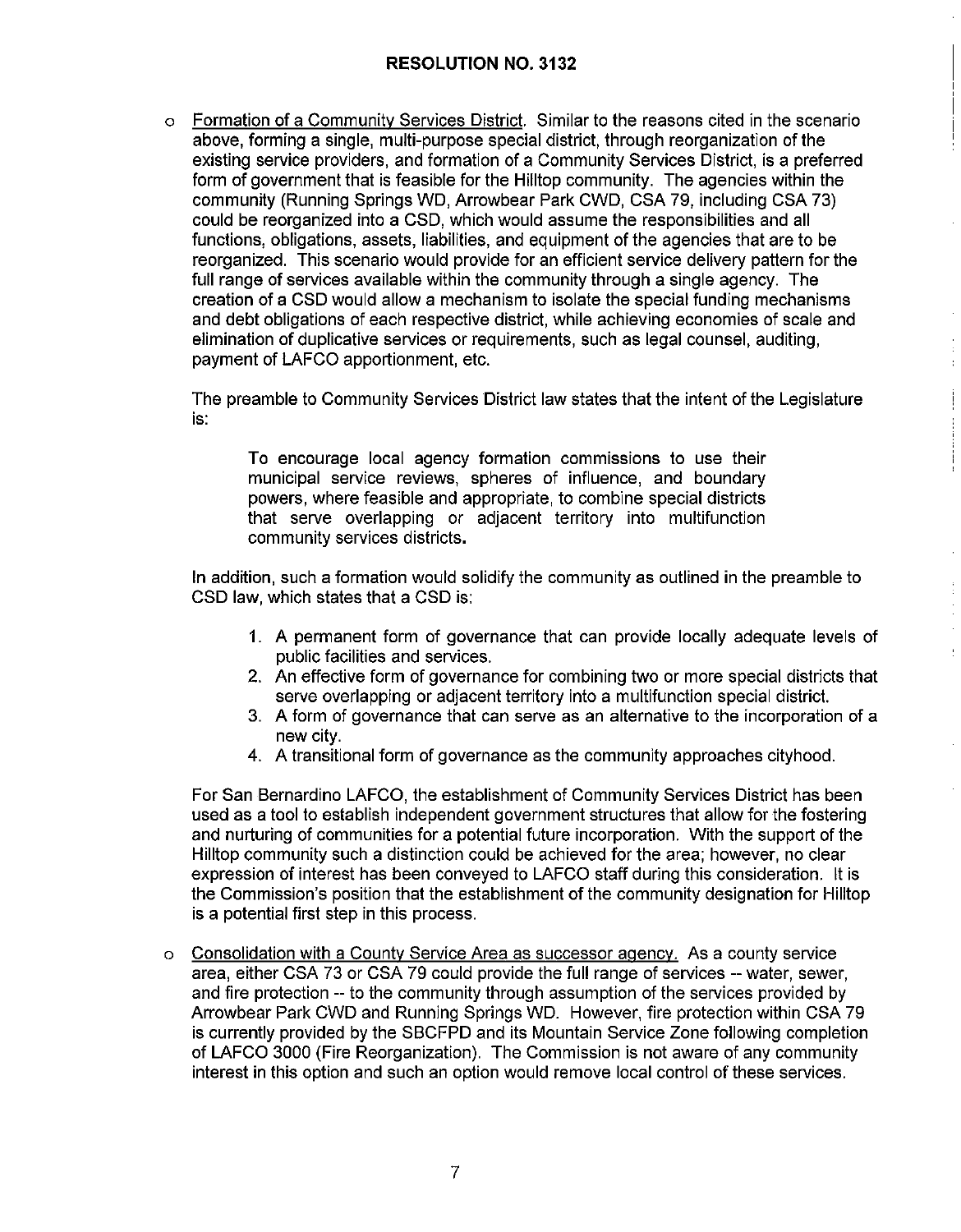• Maintenance of the status quo. At this time, LAFCO has not received any expressed interest from the agencies, landowners, or residents in exploring the options above. Maintenance of the existing organizational structure would maintain the delivery of retail water, sewer, and fire protection within the respective service areas with no additional services provided.

The Commission is recommending a single sphere of influence for the Arrowbear Park County Water District, Running Springs Water District, County Service Area 73, and County Service Area 79, thereby signaling the Commission's position that a future reorganization consolidating the service providers for the Hilltop Community is appropriate.

**WHEREAS,** the following determinations are made in conformance with Government Code Section 56425 and local Commission policy:

### **1. Present and Planned Uses:**

Maximum build-out potential is substantially constrained by the slope-density standards and fuel modification requirements of the County General Plan Fire Safety Overlay.

According to the Hilltop Community Plan, several issues set Hilltop apart from other mountain communities, suggesting that different strategies for future growth may be appropriate. Among these are the relationship to surrounding communities and community character and commerce. The Hilltop plan area, particularly Running Springs and Arrowbear Lake, is a highly trafficked area leading to Bear Valley. Hilltop does not have the same growth pressures facing other mountain communities due to the limited supply of private land available for development. However, residents are concerned with the impacts that future growth and development in surrounding areas will have on an infrastructure system they sense is already strained. As for community character and commerce, residents expressed a strong desire for a park or central gathering place to help promote a sense of community. It is also important that the pursuit for commercial vitality does not disregard the importance of maintaining the community's natural setting, smalltown atmosphere, and mountain character.

The majority land use designation is Resource Conservation. The three major residential land uses include RS-10M (Single Residential, 10,000 sq. ft. minimum), SD-RES (Special Development - Residential), and RS (Single Residential, 7,500 sq. ft. minimum). Most of the commercial land use designations are primarily concentrated in the central portion of the community where State Highway 18 and 330 meet. This commercial area is known as downtown Running Springs.

The population and household projections encompass the developable territory within the community. By 2030, the permanent population is estimated to reach over 9,600, a 60% increase. Even with the increase in population, the area is not anticipated to reach its build-out population by the 2030 horizon of this report.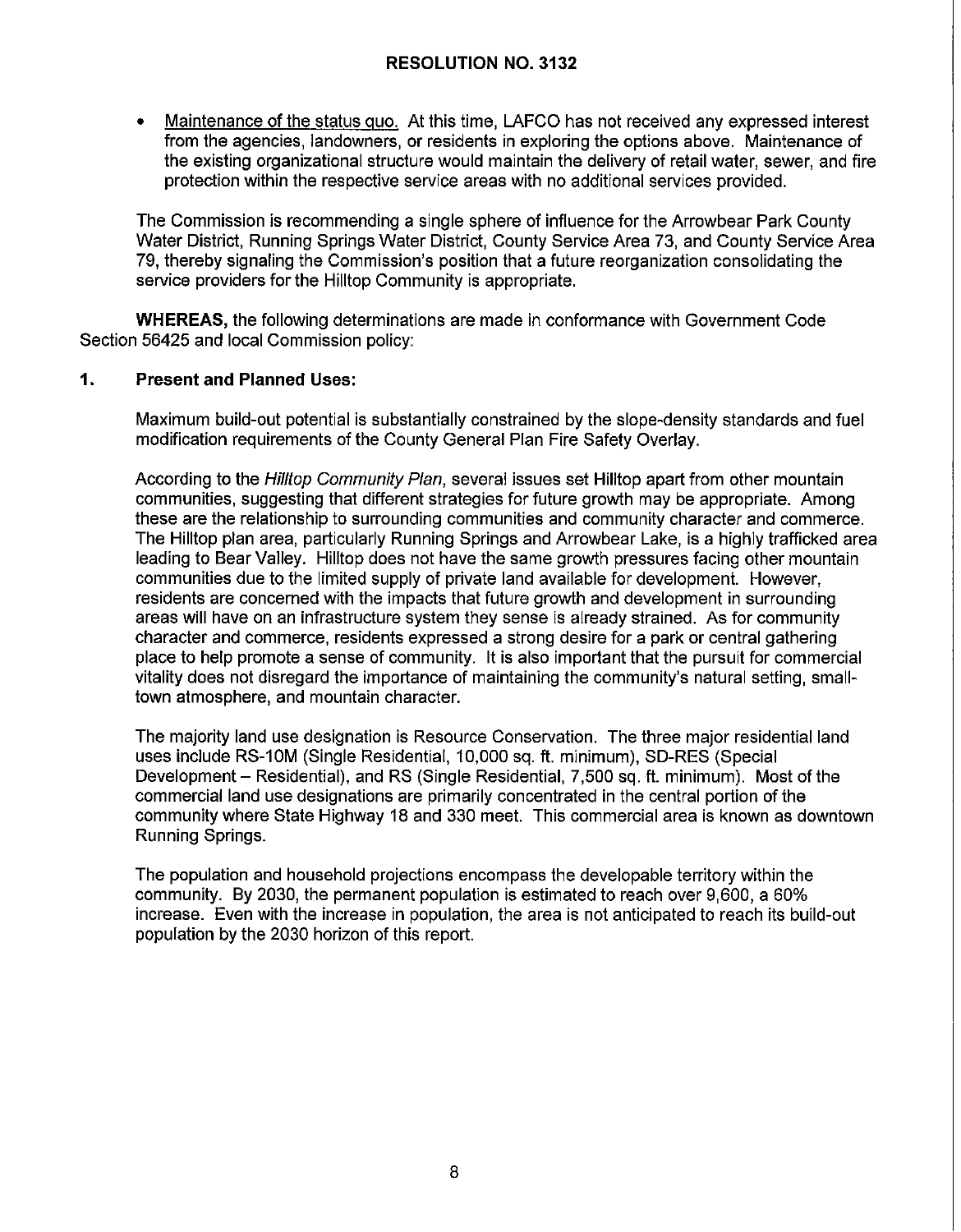| adaptat pagang pagpangan perganaan masa Suatura di Kabupat Magapula Pelurus dalam Pelurus dan ke                                                                                                                                                          | can our concentration by a management of their<br>apparente a production and the fields. | <b>WASHINGTON CONTINUES OF A PRODUCT OF A STATE OF A</b><br>www.community.com/orthodoxy.com/orthodoxy.com | والمتعاملة المتملون المتراكب المستنقر والمستعرب والموارز ومناديا والمرار<br><b>ROAD MAINTAINS MASS DRIVING APPROXIMATE SAVING TO BE THE</b> | and an ancient continues to do to 2 do 2 to 2 to 2<br>15.00 S SALISBO PAR STORAGING COMMUNICATION PHOTOGRAPHS | ha hangan yang kalendaran bermula pemain yang<br>a prime and the production of the state of the control and out of the state<br>AN MAIN BRANDWOOD WAS STRUCK PRODUCT OF THE | <b>Continued by the company's product to the company's continued by the company's product of the company's product</b> | an an an an an an an air t-air a ach an a-chair a |
|-----------------------------------------------------------------------------------------------------------------------------------------------------------------------------------------------------------------------------------------------------------|------------------------------------------------------------------------------------------|-----------------------------------------------------------------------------------------------------------|---------------------------------------------------------------------------------------------------------------------------------------------|---------------------------------------------------------------------------------------------------------------|-----------------------------------------------------------------------------------------------------------------------------------------------------------------------------|------------------------------------------------------------------------------------------------------------------------|---------------------------------------------------|
| a de la componentación de la componentación de la componentación de la componentación de la componentación de<br>En la componentación de la componentación de la componentación de la componentación de la componentación de la<br><b>Year and Search</b> |                                                                                          |                                                                                                           |                                                                                                                                             |                                                                                                               |                                                                                                                                                                             |                                                                                                                        |                                                   |
| <b>Running Springs WD</b>                                                                                                                                                                                                                                 | 4.183                                                                                    | 4.527                                                                                                     | 4,900                                                                                                                                       | 5,303                                                                                                         | 5.739                                                                                                                                                                       | 6.212                                                                                                                  | 723                                               |
| Arrowbear WD                                                                                                                                                                                                                                              | 554                                                                                      | 600                                                                                                       | 649                                                                                                                                         | 703                                                                                                           | 761                                                                                                                                                                         | 823                                                                                                                    | 891                                               |
| <b>Portion within CSA 73</b>                                                                                                                                                                                                                              | 453                                                                                      | 490                                                                                                       | 530                                                                                                                                         | 574                                                                                                           | 621                                                                                                                                                                         |                                                                                                                        | 728                                               |
| <b>No. 2018 Remaining portion</b>                                                                                                                                                                                                                         |                                                                                          | 110                                                                                                       | 119                                                                                                                                         | 129                                                                                                           | 139                                                                                                                                                                         | 151                                                                                                                    | 163                                               |
| <b>CSA 79 Example 20</b>                                                                                                                                                                                                                                  | '.289                                                                                    | 1.395                                                                                                     | 1,510                                                                                                                                       | 1,634.                                                                                                        | 1.769                                                                                                                                                                       | 1.914                                                                                                                  | 2.072                                             |
|                                                                                                                                                                                                                                                           |                                                                                          |                                                                                                           |                                                                                                                                             |                                                                                                               |                                                                                                                                                                             |                                                                                                                        |                                                   |

### **2. Present and Probable Need for Public Facilities and Services:**

CSA 73 currently provides streetlighting services within its boundaries and operates 18 streetlights. LAFCO has identified that one of the streetlights is outside the District's boundary and sphere of influence. Currently, CSA 73 meets the service needs of those within its boundaries. The future need for streetlights may increase with population growth; however, there is no need for additional streetlighting at this time. With regard to the one light outside the boundaries of CSA 73, the option would be to cease operation of the light unless ii can be transferred to another entity such as Caltrans (or County Public Works - Transportation Division) since the light is located along State Highway 18.

### **3. Present Capacity of Public Facilities and Adequacy of Public Services**

CSA 73 provides streetlighting within its boundaries and adequately serves the area. Revenues are generally adequate to support the current streetlighting activities. For the light that is outside CSA 73's boundaries/sphere, the options are: 1) turn it off; or 2) transfer the light to another entity such as Caltrans (or County Public Works - Transportation Division) since the light is located along State Highway 18.

### **4. Social and Economic Communities of Interest:**

The community discussion at the outset of this review identified the inter-relationship between the three communities - Running Springs, Arrowbear Lake, and Green Valley Lake and defined them as a single community. . The social and economic communities of interest are represented by the commercial center of the community located at the intersection of Highway 18 and 330. In addition, the Rim of the World Unified School District (which is a regional entity servicing the majority of the mountain region) provides for a larger social unit for the western Mountain region.

LAFCO's practices in the past have been to establish community services districts to nurture a local electorate to provide the management and guidance for service provision as desired by the electorate. The definition of the Hilltop community is the first step in recognizing the social and economic communities for the future in this manner.

### **5. Additional Determinations**

• As required by State Law notice of the hearing was provided through publication in a newspaper of general circulation, The Sun. Individual notice was not provided as allowed under Government Code Section 56157 as such mailing would include more than 1,000 individual notices. As outlined in Commission Policy #27, in-lieu of individual notice the notice of hearing publication was provided through an eighth page legal ad.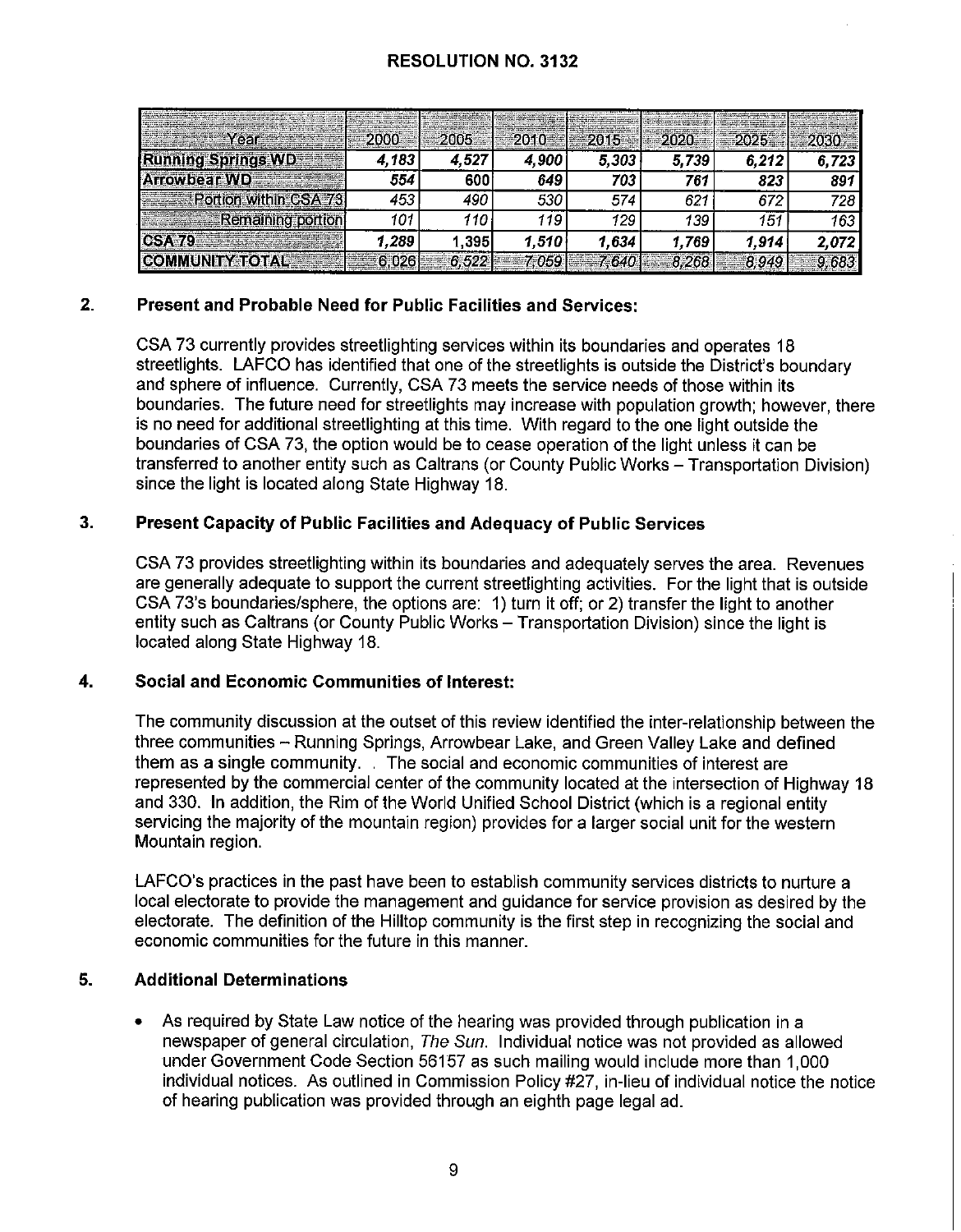- As required by State law, individual notification was provided to affected and interested agencies, County departments, and those agencies and individuals requesting mailed notice.
- Comments from landowners/registered voters and any affected agency have been reviewed and considered by the Commission in making its determinations.

**WHEREAS,** pursuant to the provisions of Government Code Section 56425(i) the range of services provided by County Service Area 73 shall be limited to the following:

| <b>FUNCTIONS</b> | <b>SERVICES</b> |
|------------------|-----------------|
|------------------|-----------------|

Streetlighting Streetlighting

Park and Recreation Park and Recreation

- The Commisison recommends that the County take the actions necessary to divest CSA 73 of its Park and Recreation function and file the appropriate resolution with the Commission; and,
- The Commission directs its staff to update the Rules and Regulations of the Local Agency Formation Commission of San Bernardino County Affecting Functions and Services of Special Districts upon receipt of the County resolution removing Park and Recreation as an authorized function for CSA 73.

**WHEREAS,** having reviewed and considered the factors and findings as outlined above, the Commission determines that a single sphere of influence shall be assigned for the service agencies within the Hilltop community; therefore, the Commission:

- (1) Affirms the existing sphere of influence for the District; and,
- (2) Expands the District's sphere of influence by approximately 15,630+/- acres to encompass the entirety of the Hilltop community, as defined by the Commission (generally the combined existing spheres of influence of the Arrowbear Park County Water District, Running Springs Water District [as modified], and County Service Area 79), and

**NOW, THEREFORE, BE IT RESOLVED** by the Local Agency Formation Commission of the County of San Bernardino, State of California, that this Commission shall consider this to be the sphere of influence for County Service Area 73; it being fully understood that establishment of such a sphere of influence is a policy declaration of this Commission based on existing facts and circumstances which, although not readily changed, may be subject to review and change in the event a future significant change of circumstances so warrants;

**BE IT FURTHER RESOLVED** that the Local Agency Formation Commission of the County of San Bernardino, State of California, does hereby determine that County Service Area 73 shall indemnify, defend, and hold harmless the Local Agency Formation Commission of the County of San Bernardino from any legal expense, legal action, or judgment arising out of the Commission's affirmation of the sphere of influence, including any reimbursement of legal fees and costs incurred by the Commission.

### **THIS ACTION APPROVED AND ADOPTED by the Local Agency Formation Commission of the County of San Bernardino by the following vote:**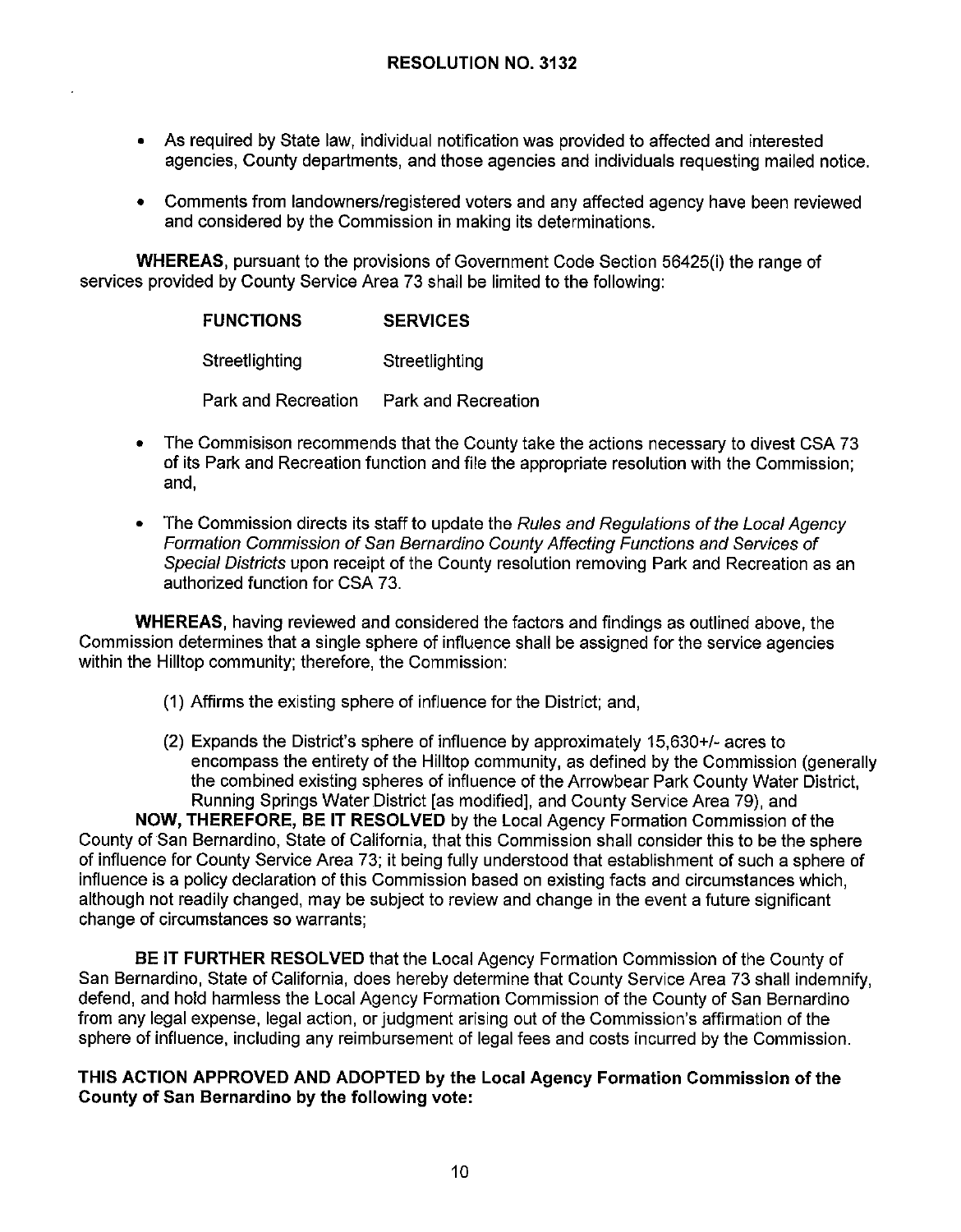|  | AYES:          | <b>COMMISSIONERS:</b>      | Curatalo, Cox, Bagley, Rutherford,<br>McCallon, Coleman, Derry |  |  |
|--|----------------|----------------------------|----------------------------------------------------------------|--|--|
|  | <b>NOES:</b>   | <b>COMMISSIONERS: None</b> |                                                                |  |  |
|  | <b>ABSENT:</b> |                            | COMMISSIONERS: Mitzelfelt (Derry voting in his stead)          |  |  |
|  |                |                            |                                                                |  |  |

STATE OF CALIFORNIA  $)$ 

) 55. COUNTY OF SAN BERNARDINO )

I, KATHLEEN ROLLINGS-McDONALD, Executive Officer of the Local Agency Formation Commission of the County of San Bernardino, California, do hereby certify this record to be a full, true, and correct copy of the action taken by said Commission, by vote of the members present, as the same appears in the Official Minutes of said Commission at its meeting of April 21, 2011.

DATED: April 22, 2011

÷

EEN ROL LINGS-McDONALD. Executive Officer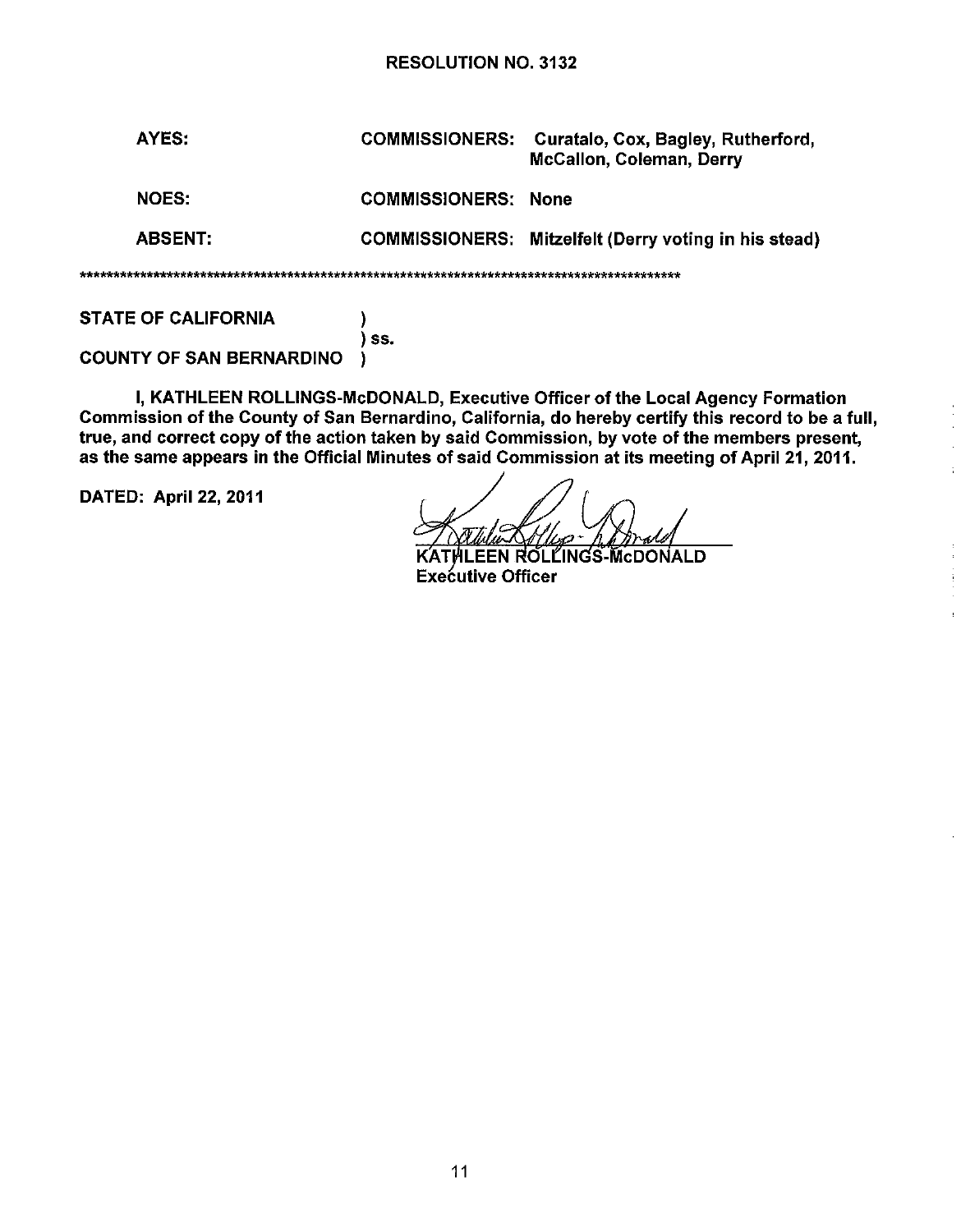